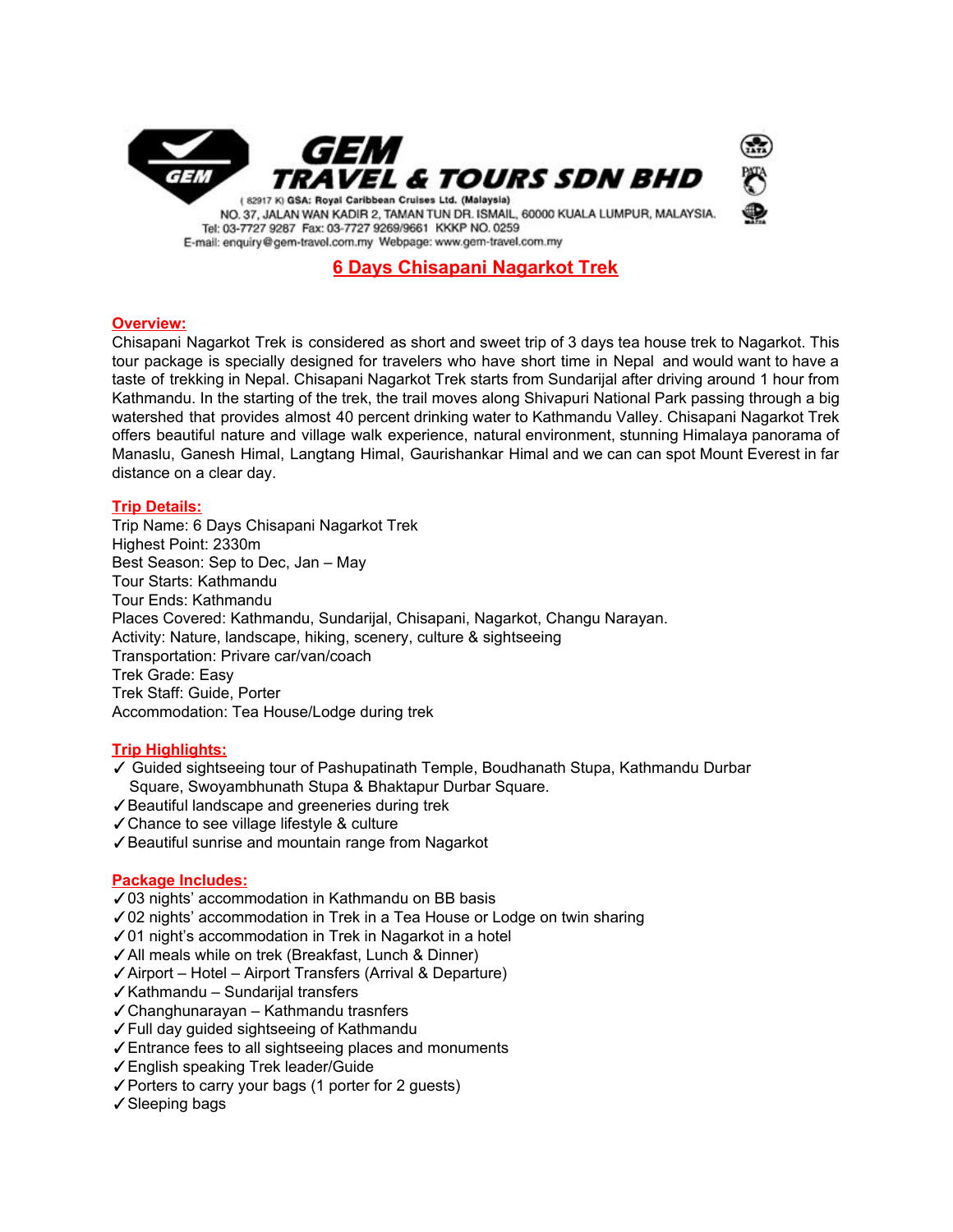✓Food, Accommodation, Salary, Insurance and equipment's for all staffs

✓TIMS (Trekkers Information Management System) & Shivapuri National Park Permit Fee

✓Farewell dinner (Authentic Nepalese cuisine with cultural show)

✓English speaking guide for sightseeing in Kathmandu

✓All ground transfers on private air con car/van/coach

✓All government, hotel and other applicable taxes.

## **Package Excludes:**

International Airfare and taxes

Travel Insurance

Nepal Entry visa (Visa is obtained in Nepal Airport immigration on arrival. USD 25 per visa for 15 days, USD 40 per visa for 30 days and USD 100 per visa for 90 days. All the visas are multiple entry visas. Please carry 02 passport sized photograph for the visa.

Lunch and dinner in Kathmandu

All items of personal nature like telephone bills, laundry, drinks etc.

Gratitudes & tipping to guide and driver

Any other item that is not mentioned in the price inclusion list.

#### **Detail Itinerary:**

#### **Day 01: Arrival in Kathmandu (1300m)**

Upon arrival at International Airport in Kathmandu, guests will be welcomed by our representatives and transferred to hotel. Today you are free and easy to spend time on your own.

#### **Day 02: Kathmandu Valley Sightseeing (B)**

After breakfast our tour guide will come and pick you from your hotel for a full day Kathmandu city tour to World Heritage sites. The city tour will let you have a good introduction of Nepal's culture, tradition, history, arts and architecture. Today you will be visiting Pashupatinath Temple, Boudhnath Stupa, Kathmandu Duabar Square & Swoyambhunath Stupa also known as the Monkey Temple. Drive back to hotel.

#### **Day 03: Kathmandu – Chisopani (2115m), 4 to 5 hours walk (BLD)**

Today morning drive to Sundarijal which is approx 1 hour from Kathmandu. Start our trek by observing Sundarijal water fall and water shed from which water is supplied to Kathmandu Valley. Then we pass by Tamang Village on the way to Chisopani via Mulkharka. We go through deep forest after Mulkhara. 4-5 hours of hike takes us to Chisopani(meaning cold water). Overnight in a tea house or Lodge.

#### **Day 04: Chisapani – Nagarkot (2300m), 6 to 7 hours walk (BLD)**

After breakfast hike to Nagarkot which is popular hill side area near to Kathmandu. Trek for 2-3 hours through the forest, we can hear birds chirping sound and feel the nature, then descend down to Jhule and Chauki Bhanjyang. There, we stop for lunch. Then continue our trek to Nagarkot passing through villages and terraced fields. We can have a good experience of village life style during the hike. Reach Nagarkot and overnight in a hotel.

### **Day 05: Nagarkot – Changunarayan - Bhaktapur – Kathmandu (BLD)**

After breakfast, we will walk down to Changunarayan, one of the oldest medieval Hindu temples in Nepal which takes about 2 hours to reach there. Once we reach Changunarayan, we will drive to Bhaktapur Durbar Square for sightseeing. After lunch we will drive to Kathmandu and check in to hotel. You are free for the day to explore on your own. In the evening, we will drive to an authentic Nepalese restaurants for farewell dinner & cultural show

#### **Day 06: Departure (B)**

Today you are free until your time for departure with sweet memories of Nepal Trip.